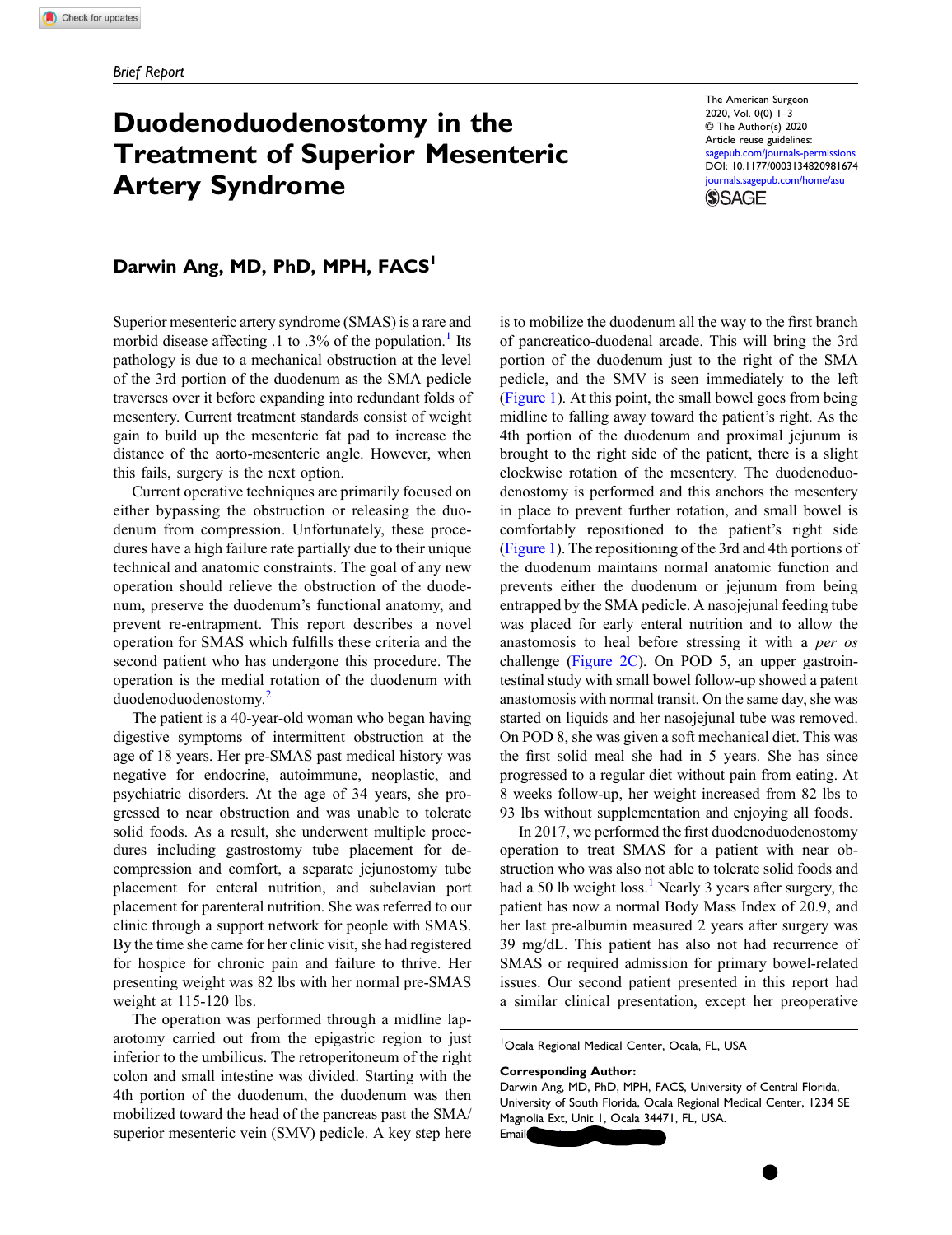

Figure 1. Operative photo of the duodenoduodenostomy and illustrative diagram of relational anatomy. GB, gallbladder; SMV, superior mesenteric vein.

<span id="page-1-0"></span>

<span id="page-1-1"></span>Figure 2. Transit through the duodenum. (A). Duodenal derotation - Pathway through duodenal derotation procedure. (B). Duodenoduodenostomy - Pathway through duodenoduodenostomy. (C). Nasojejunal tube through duodenoduodenostomy - Patient's abdominal X-ray with nasojejunostomy feeding tube through duodenoduodenostomy.

condition appeared worse because she had transitioned to hospice for failure to thrive. Her operation has given us a better understanding of the procedure by validating the clinical results of our first operation. It has also provided an opportunity to better articulate the key operative steps and the rationale behind them.

It is important to acknowledge that the diagnosis and treatment of SMAS is challenging. SMAS is rare, and it can be confused with other foregut pathology.<sup>[3](#page-2-2)</sup> It also carries a high incidence of psychiatric comorbidities, which may add to an extensive workup and ultimately a delay in care. However, when inadequately diagnosed or